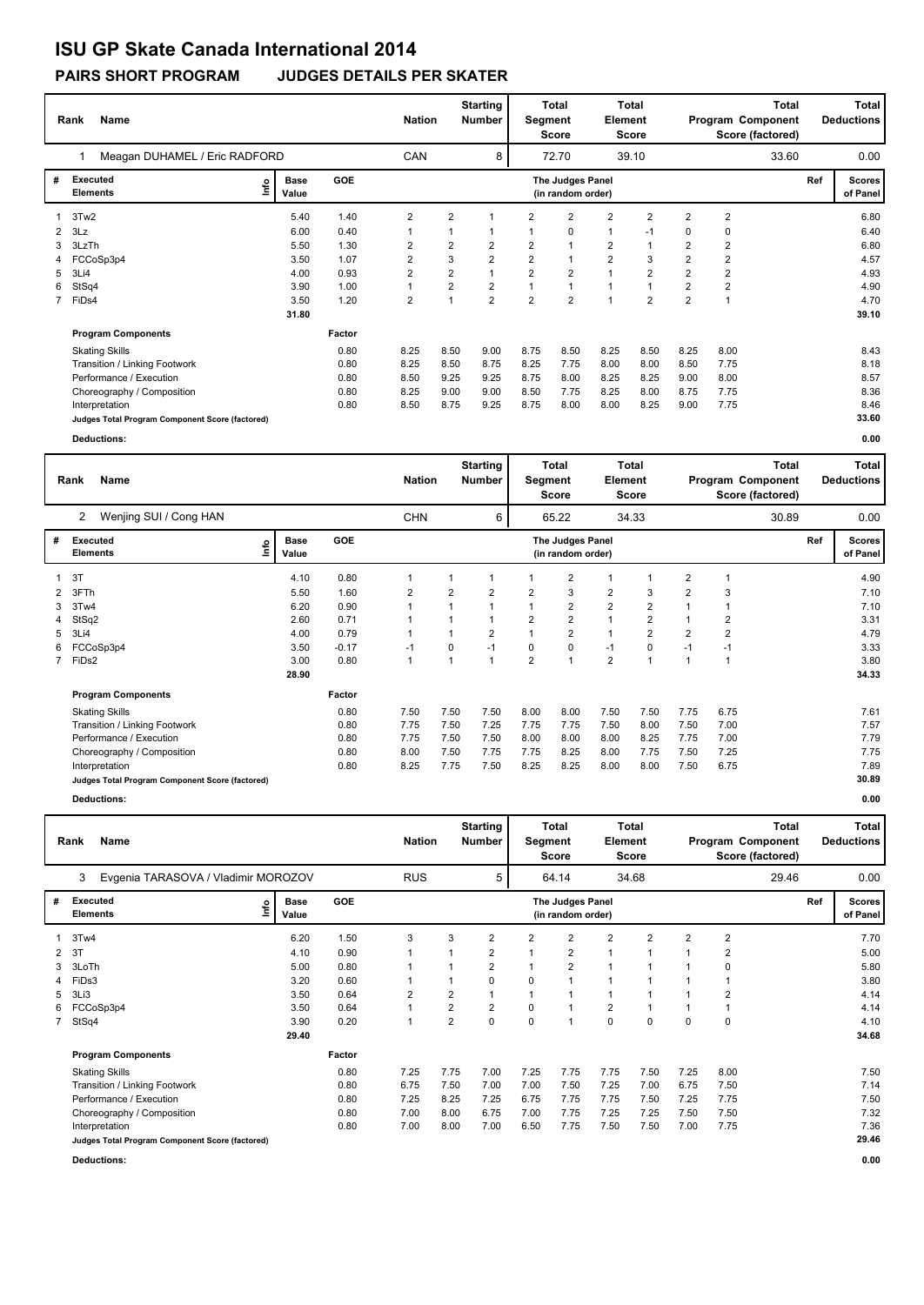# **ISU GP Skate Canada International 2014**

### **PAIRS SHORT PROGRAM JUDGES DETAILS PER SKATER**

|              | Name<br>Rank                                    | <b>Nation</b>                |            | <b>Starting</b><br>Number | Segment | <b>Total</b><br>Score | <b>Total</b><br>Element<br>Score |                                       |             | <b>Total</b><br>Program Component<br>Score (factored) |                | Total<br><b>Deductions</b> |       |     |                           |
|--------------|-------------------------------------------------|------------------------------|------------|---------------------------|---------|-----------------------|----------------------------------|---------------------------------------|-------------|-------------------------------------------------------|----------------|----------------------------|-------|-----|---------------------------|
|              | Madeline AARON / Max SETTLAGE<br>4              |                              |            | <b>USA</b>                |         | 3                     |                                  | 57.20                                 |             | 30.83                                                 |                |                            | 26.37 |     | 0.00                      |
| #            | Executed<br><b>Elements</b>                     | <b>Base</b><br>١nf٥<br>Value | <b>GOE</b> |                           |         |                       |                                  | The Judges Panel<br>(in random order) |             |                                                       |                |                            |       | Ref | <b>Scores</b><br>of Panel |
|              | 3Tw1                                            | 5.00                         | 0.90       | 1                         |         |                       |                                  | $\overline{2}$                        |             | 2                                                     | $\overline{2}$ |                            |       |     | 5.90                      |
| $\mathbf{2}$ | 3LoTh                                           | 5.00                         | 0.20       | $-1$                      | $-1$    | 0                     |                                  | 0                                     | 1           | 2                                                     | $\mathbf 0$    |                            |       |     | 5.20                      |
| 3            | 3Li4                                            | 4.00                         | 0.36       |                           | 0       | $\Omega$              |                                  | $\mathbf 1$                           |             |                                                       |                | 0                          |       |     | 4.36                      |
| 4            | 3S                                              | 4.20                         | 0.30       |                           | 0       |                       | 0                                | $\mathbf 1$                           | 0           |                                                       | 0              | 0                          |       |     | 4.50                      |
| 5            | CCoSp3p3                                        | 3.00                         | $-0.13$    | 0                         | 0       | $-2$                  | $-1$                             | 0                                     | $\mathbf 0$ | 0                                                     | $-1$           | $-1$                       |       |     | 2.87                      |
| 6            | StSq4                                           | 3.90                         | 0.40       |                           | 0       |                       | $\Omega$                         | $\mathbf{1}$                          |             |                                                       | 0              | $\mathbf 0$                |       |     | 4.30                      |
|              | 7 FiDs2                                         | 3.00                         | 0.70       | 1                         |         | 1                     |                                  | $\overline{1}$                        |             |                                                       |                |                            |       |     | 3.70                      |
|              |                                                 | 28.10                        |            |                           |         |                       |                                  |                                       |             |                                                       |                |                            |       |     | 30.83                     |
|              | <b>Program Components</b>                       |                              | Factor     |                           |         |                       |                                  |                                       |             |                                                       |                |                            |       |     |                           |
|              | <b>Skating Skills</b>                           |                              | 0.80       | 6.75                      | 7.00    | 6.75                  | 6.75                             | 6.50                                  | 6.50        | 5.75                                                  | 6.75           | 5.50                       |       |     | 6.54                      |
|              | Transition / Linking Footwork                   |                              | 0.80       | 7.00                      | 6.75    | 6.50                  | 6.00                             | 6.50                                  | 6.50        | 5.75                                                  | 6.50           | 5.50                       |       |     | 6.36                      |
|              | Performance / Execution                         |                              | 0.80       | 7.25                      | 6.75    | 6.75                  | 6.50                             | 6.75                                  | 6.75        | 5.75                                                  | 7.00           | 6.25                       |       |     | 6.68                      |
|              | Choreography / Composition                      |                              | 0.80       | 7.00                      | 6.50    | 6.75                  | 6.25                             | 7.00                                  | 6.75        | 6.00                                                  | 6.75           | 6.50                       |       |     | 6.64                      |
|              | Interpretation                                  |                              | 0.80       | 7.25                      | 6.75    | 6.50                  | 6.75                             | 7.25                                  | 7.00        | 6.00                                                  | 7.00           | 6.00                       |       |     | 6.75                      |
|              | Judges Total Program Component Score (factored) |                              |            |                           |         |                       |                                  |                                       |             |                                                       |                |                            |       |     | 26.37                     |

**Deductions: 0.00**

|   | <b>Name</b><br>Rank                             | <b>Nation</b>        |            | <b>Starting</b><br><b>Number</b> | <b>Total</b><br>Segment<br><b>Score</b> |                |                | <b>Total</b><br>Element<br><b>Score</b> | <b>Total</b><br>Program Component<br>Score (factored) |       |                | <b>Total</b><br><b>Deductions</b> |       |     |                           |
|---|-------------------------------------------------|----------------------|------------|----------------------------------|-----------------------------------------|----------------|----------------|-----------------------------------------|-------------------------------------------------------|-------|----------------|-----------------------------------|-------|-----|---------------------------|
|   | Vanessa JAMES / Morgan CIPRES<br>5              |                      |            | <b>FRA</b>                       |                                         | 7              |                | 56.47                                   |                                                       | 27.99 |                |                                   | 28.48 |     | 0.00                      |
| # | Executed<br>lnfo<br><b>Elements</b>             | <b>Base</b><br>Value | <b>GOE</b> |                                  |                                         |                |                | The Judges Panel<br>(in random order)   |                                                       |       |                |                                   |       | Ref | <b>Scores</b><br>of Panel |
|   | 3Tw2                                            | 5.40                 | 0.30       | 1                                | 0                                       | $\overline{2}$ |                |                                         | 0                                                     | 0     | $-1$           | $\mathbf 0$                       |       |     | 5.70                      |
| 2 | 3T                                              | 4.10                 | 1.00       | $\overline{2}$                   |                                         | $\overline{2}$ | $\overline{2}$ | $\overline{1}$                          | 1                                                     |       | $\overline{2}$ |                                   |       |     | 5.10                      |
| 3 | 3FTh                                            | 5.50                 | 0.80       |                                  |                                         | $\overline{2}$ |                | $\overline{2}$                          | 1                                                     |       |                |                                   |       |     | 6.30                      |
| 4 | 3Li4                                            | 4.00                 | 0.36       | $\Omega$                         |                                         | $\mathbf{1}$   |                | 1                                       | 0                                                     | 0     |                |                                   |       |     | 4.36                      |
| 5 | FiDs3                                           | 3.20                 | 0.30       |                                  | 0                                       | $-1$           |                | 0                                       | 0                                                     | 0     |                |                                   |       |     | 3.50                      |
| 6 | StSq2                                           | 2.60                 | 0.43       | $\mathbf{1}$                     | $\Omega$                                | $\mathbf{1}$   | $\Omega$       | 1                                       | 1                                                     |       |                |                                   |       |     | 3.03                      |
|   | FCCoSp                                          | 0.00                 | 0.00       |                                  |                                         |                |                |                                         |                                                       |       |                |                                   |       |     | 0.00                      |
|   |                                                 | 24.80                |            |                                  |                                         |                |                |                                         |                                                       |       |                |                                   |       |     | 27.99                     |
|   | <b>Program Components</b>                       |                      | Factor     |                                  |                                         |                |                |                                         |                                                       |       |                |                                   |       |     |                           |
|   | <b>Skating Skills</b>                           |                      | 0.80       | 7.25                             | 7.00                                    | 7.00           | 7.00           | 7.50                                    | 7.50                                                  | 7.00  | 7.50           | 7.25                              |       |     | 7.21                      |
|   | Transition / Linking Footwork                   |                      | 0.80       | 6.75                             | 7.25                                    | 6.75           | 7.00           | 7.25                                    | 7.25                                                  | 6.75  | 7.00           | 6.75                              |       |     | 6.96                      |
|   | Performance / Execution                         |                      | 0.80       | 7.00                             | 7.00                                    | 6.75           | 7.25           | 7.50                                    | 7.50                                                  | 7.25  | 7.25           | 7.00                              |       |     | 7.18                      |
|   | Choreography / Composition                      |                      | 0.80       | 7.25                             | 7.50                                    | 7.00           | 7.00           | 7.25                                    | 7.25                                                  | 6.75  | 7.25           | 7.25                              |       |     | 7.18                      |
|   | Interpretation                                  |                      | 0.80       | 7.00                             | 7.00                                    | 7.00           | 7.00           | 7.50                                    | 7.25                                                  | 7.00  | 7.25           | 7.00                              |       |     | 7.07                      |
|   | Judges Total Program Component Score (factored) |                      |            |                                  |                                         |                |                |                                         |                                                       |       |                |                                   |       |     | 28.48                     |

**Deductions: 0.00**

|   | Name<br>Rank                                    | <b>Nation</b>        |            | <b>Starting</b><br><b>Number</b> | <b>Total</b><br><b>Total</b><br>Element<br>Segment<br><b>Score</b><br><b>Score</b> |                |                |                                       | Total<br>Program Component<br>Score (factored) |              |          | Total<br><b>Deductions</b> |       |     |                           |
|---|-------------------------------------------------|----------------------|------------|----------------------------------|------------------------------------------------------------------------------------|----------------|----------------|---------------------------------------|------------------------------------------------|--------------|----------|----------------------------|-------|-----|---------------------------|
|   | Kirsten MOORE-TOWERS / Michael MARINARO<br>6    |                      |            | CAN                              |                                                                                    |                |                | 53.79                                 |                                                | 27.61        |          |                            | 26.18 |     | 0.00                      |
| # | <b>Executed</b><br>۴ů<br><b>Elements</b>        | <b>Base</b><br>Value | <b>GOE</b> |                                  |                                                                                    |                |                | The Judges Panel<br>(in random order) |                                                |              |          |                            |       | Ref | <b>Scores</b><br>of Panel |
|   | 3Tw1                                            | 5.00                 | 0.20       |                                  | $-2$                                                                               |                |                | 0                                     | $-1$                                           | 0            |          | 0                          |       |     | 5.20                      |
| 2 | 3T                                              | 4.10                 | $-0.20$    | $-1$                             | 0                                                                                  | 0              | 1              | $-1$                                  | 0                                              | $-1$         | 0        | 0                          |       |     | 3.90                      |
| 3 | 3LoTh                                           | 5.00                 | 0.50       | $\mathbf{1}$                     | 1                                                                                  |                | 1              | 1                                     | $\mathbf{1}$                                   | $\mathbf 0$  | $\Omega$ | 0                          |       |     | 5.50                      |
| 4 | FiDs                                            | 0.00                 | 0.00       |                                  |                                                                                    |                |                |                                       |                                                |              |          |                            |       |     | 0.00                      |
| 5 | 3Li4                                            | 4.00                 | 0.50       |                                  | 0                                                                                  |                | $\overline{2}$ | 1                                     | $\overline{\mathbf{c}}$                        | $\mathbf 0$  |          |                            |       |     | 4.50                      |
| 6 | FCCoSp3p4                                       | 3.50                 | 0.71       |                                  |                                                                                    | $\overline{2}$ | $\overline{2}$ | $\overline{2}$                        | $\overline{2}$                                 | $\mathbf{1}$ |          |                            |       |     | 4.21                      |
|   | StSq4                                           | 3.90                 | 0.40       | 0                                |                                                                                    | 0              | 0              | 1                                     | $\overline{1}$                                 | 0            |          |                            |       |     | 4.30                      |
|   |                                                 | 25.50                |            |                                  |                                                                                    |                |                |                                       |                                                |              |          |                            |       |     | 27.61                     |
|   | <b>Program Components</b>                       |                      | Factor     |                                  |                                                                                    |                |                |                                       |                                                |              |          |                            |       |     |                           |
|   | <b>Skating Skills</b>                           |                      | 0.80       | 6.50                             | 6.50                                                                               | 6.50           | 6.00           | 6.25                                  | 7.75                                           | 7.00         | 7.50     | 6.50                       |       |     | 6.68                      |
|   | Transition / Linking Footwork                   |                      | 0.80       | 6.25                             | 6.50                                                                               | 6.25           | 5.75           | 6.00                                  | 7.75                                           | 6.50         | 6.75     | 6.25                       |       |     | 6.36                      |
|   | Performance / Execution                         |                      | 0.80       | 6.50                             | 6.75                                                                               | 6.50           | 5.75           | 6.25                                  | 8.25                                           | 6.50         | 7.25     | 6.25                       |       |     | 6.57                      |
|   | Choreography / Composition                      |                      | 0.80       | 6.75                             | 6.75                                                                               | 6.75           | 5.50           | 6.50                                  | 8.00                                           | 6.00         | 7.00     | 6.25                       |       |     | 6.57                      |
|   | Interpretation                                  |                      | 0.80       | 6.25                             | 6.50                                                                               | 6.50           | 5.50           | 6.25                                  | 8.25                                           | 6.50         | 7.25     | 6.50                       |       |     | 6.54                      |
|   | Judges Total Program Component Score (factored) |                      |            |                                  |                                                                                    |                |                |                                       |                                                |              |          |                            |       |     | 26.18                     |

**Deductions: 0.00**